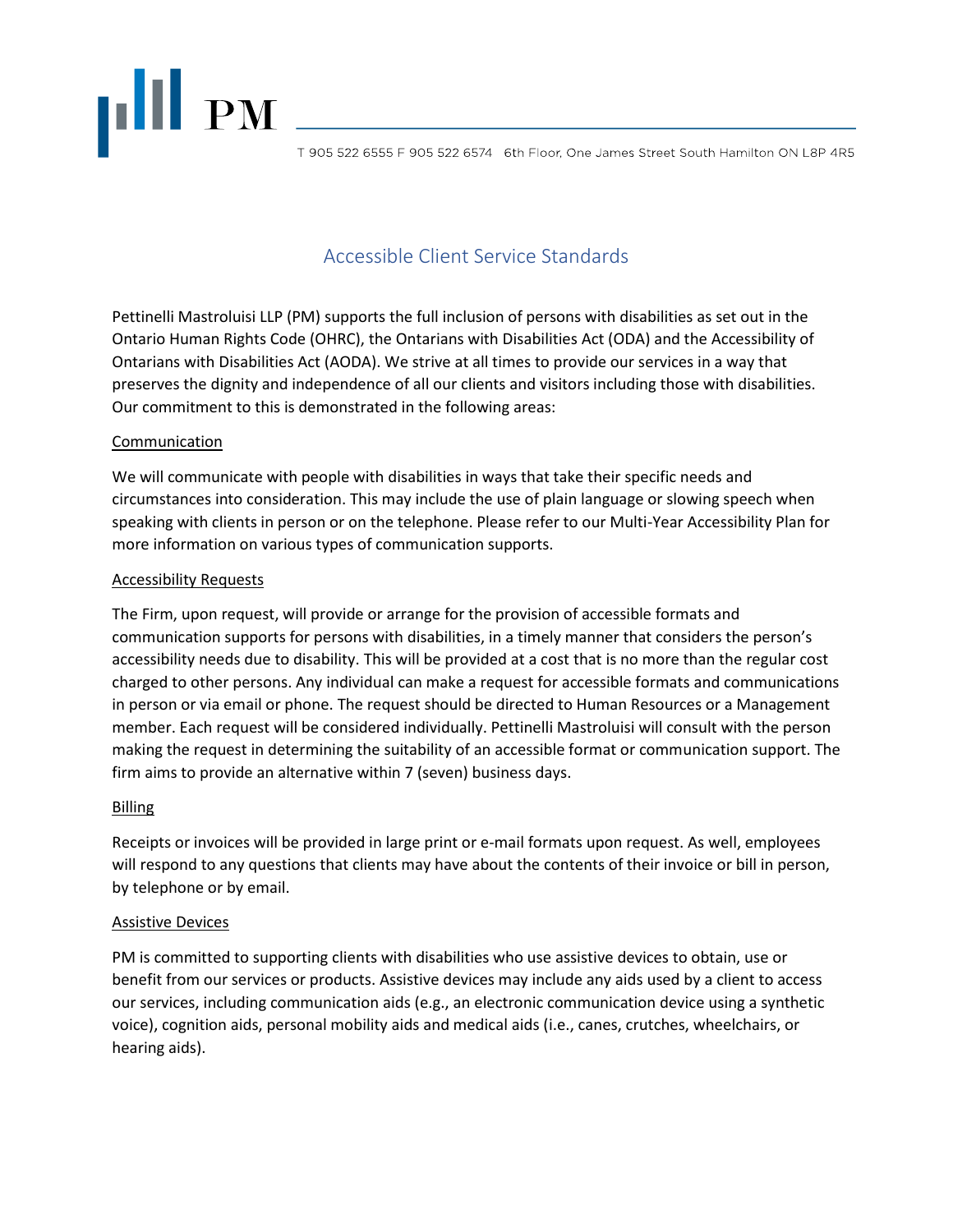# **THEFT**

T 905 522 6555 F 905 522 6574 6th Floor, One James Street South Hamilton ON L8P 4R5

#### Service Animals

Persons with disabilities may bring their service animals onto parts of our premises that are open to the public or other third parties. Service animals include any animal trained to do work or perform tasks for the benefit of a person with a disability.

# Support Persons

We welcome support persons who accompany clients with disabilities to our premises. Support persons include any person, whether a paid professional, volunteer, family member or friend who accompanies a client with a disability in order to help with communication, mobility, personal care or medical needs or with access to our services.

# Notice of Temporary Disruption

The company will inform clients if there is a planned or unexpected disruption in the facilities or services usually used by persons with disabilities to access our services. Such notices shall be posted as soon as possible and will include the reason for the disruption, how long it is expected to last and what alternative facilities or services are available. This information will be placed at the main entrance of the office.

# Feedback

Feedback on our services regarding how well client expectations are met is always encouraged and appreciated. Feedback regarding the way the company serves our clients with disabilities can be made in person, by telephone, in writing or by e-mail. All feedback shall be directed to management and/or Human Resources.

If a complaint is received, management or a delegate will review the feedback, investigate the situation, and try to resolve it and provide a response within fourteen (14) business days.

#### **Compliance**

In conjunction with these guidelines, employees are expected to use good judgement, based on ethical and moral principles to ensure they are acting appropriately. Employees who are unsure about the proper course of action in a particular situation should discuss the matter with management.

#### Accessible Websites and Web Content

PM will ensure that our Internet websites, including web content, is accessible and meets the accessibility standards outlined in the applicable accessibility laws.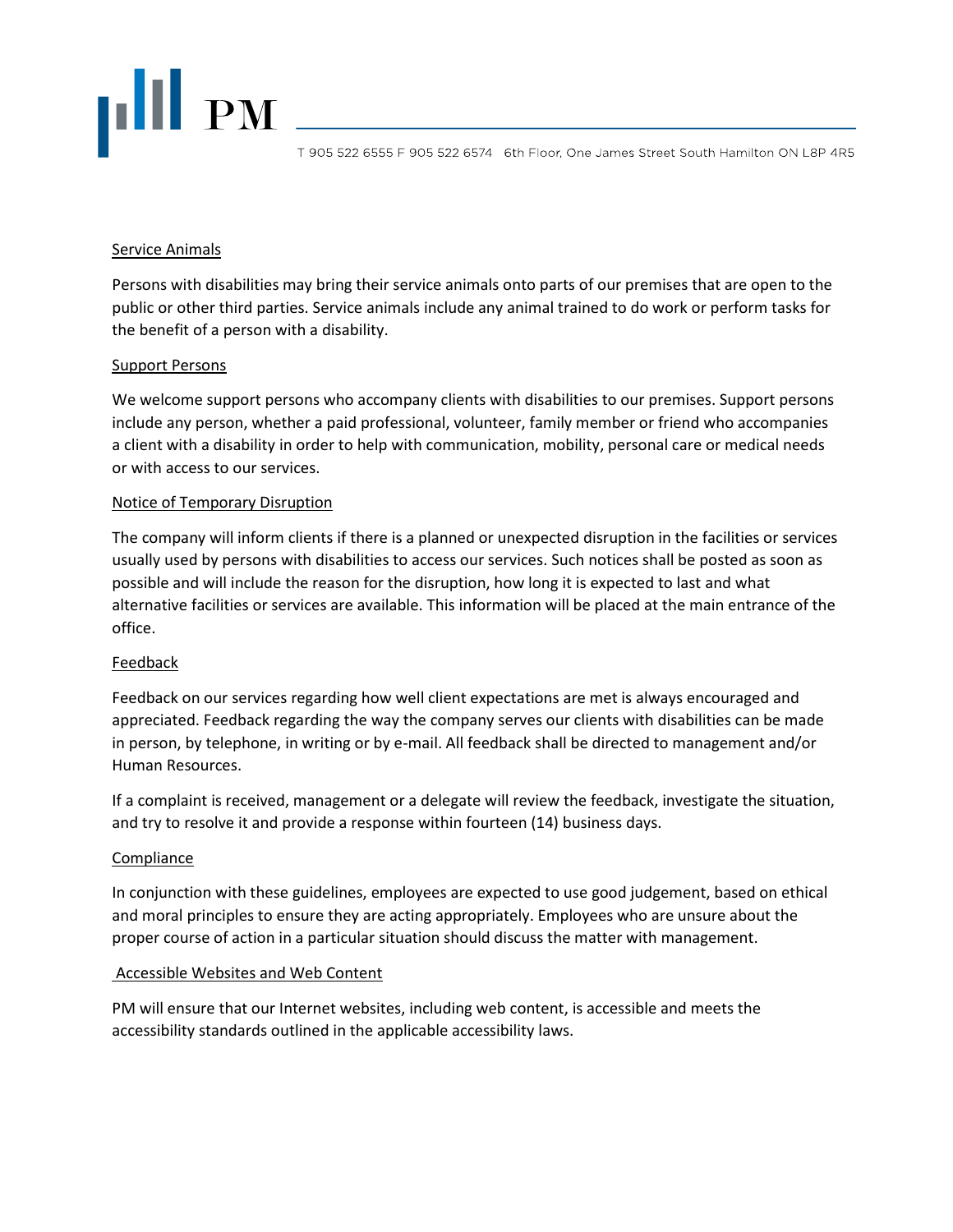

T 905 522 6555 F 905 522 6574 6th Floor, One James Street South Hamilton ON L8P 4R5

# Employment Standards

We will notify our employees and the public about the availability of accommodation for applicants with disabilities in our recruitment process. If a selected applicant requests an accommodation, we will consult with the applicant and provide, or arrange for the provision of, a suitable accommodation in a manner that considers the applicants accessibility needs due to disability.

We will continue to inform our employees of policies and any updates to those policies, including policies on the provision of job accommodations, return to work plans and individualized emergency plans (as needed) that take into account employees accessibility needs due to disability. This information will be provided to new employees as soon as practicable after commencing employment.

Upon the request of an employee with a disability, we will consult with the employee to provide, or arrange for the provision of, accessible formats and communication supports for information that is needed to perform their job, and information that is generally available to other employees. In determining the suitability of an accessible format or communication support, we will consult with the employee making the request.

# Built Environment and Design of Public Spaces

We are committed to incorporating barrier free design principles when building or making major modifications to public spaces as required. PM will meet the Accessibility Standards for the Design of Public Spaces when building or making major modifications to spaces.

# **Training**

PM is committed to training staff and volunteers in Ontario's accessibility laws and aspects of the Ontario Human Rights Code that relate to persons with disabilities.

We will ensure that training is provided on the requirements of the accessibility standards and continue to provide training to staff on an ongoing basis. Employees and managers will be trained when changes are made to the accessibility policy. New employees will be trained during orientation, within one month of their start date.

PM will continue to track and maintain a record of the training provided.

#### Accessibility Plan

PM has developed and will maintain an Accessibility Plan outlining the organization's strategy to prevent and remove barriers from its workplace and to improve opportunities for persons with disabilities. The Accessibility Plan will be reviewed and updated at least once every five years. Upon request, we will provide a copy of the Accessibility Plan in an accessible format.